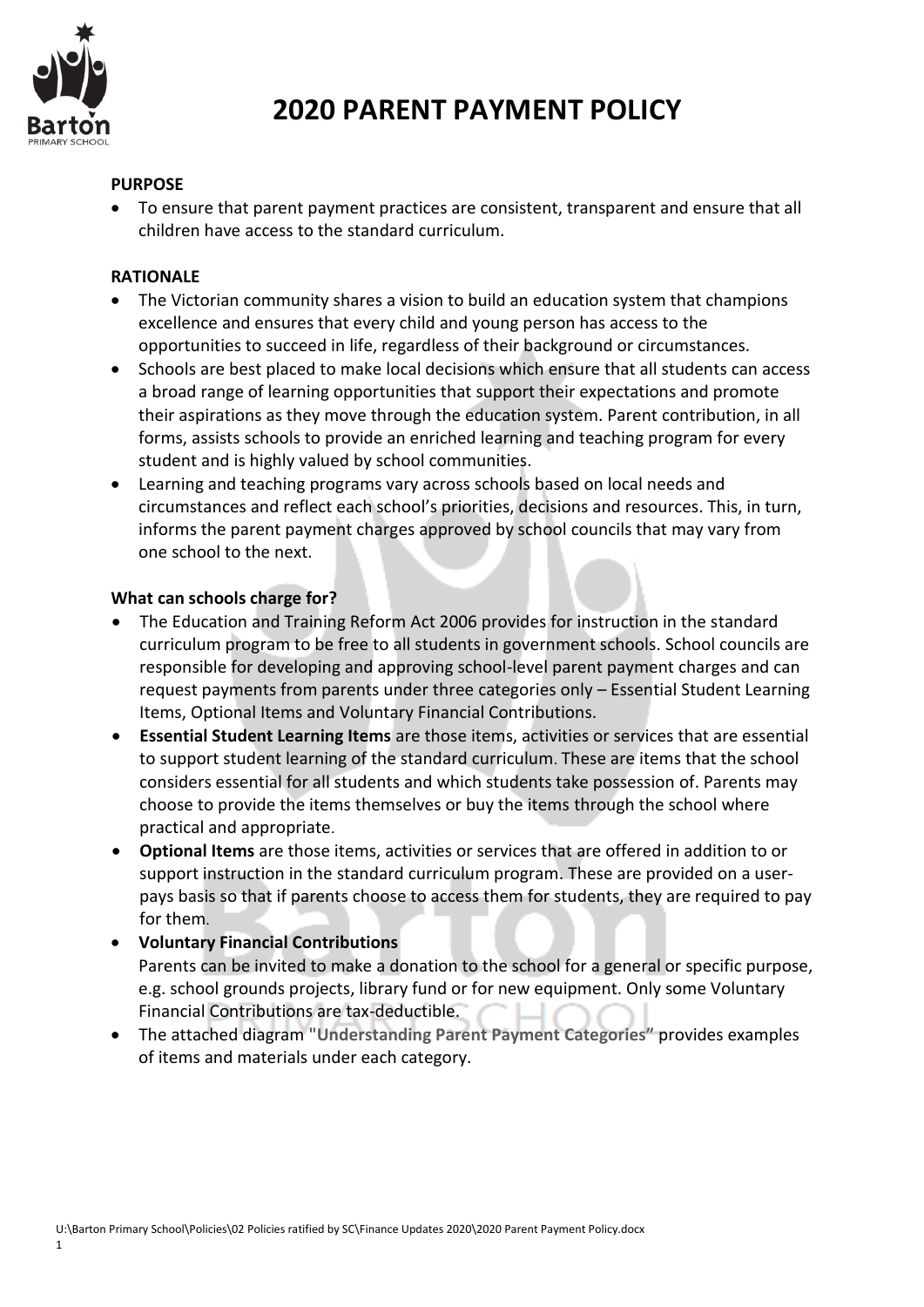

#### **In implementing this policy, schools must adhere to the following principles:**

#### **PRINCIPLES**

- **Educational value:** Student learning, aspirations and wellbeing are paramount when schools determine their parent payments practices
- **Access, equity and inclusion:** All students have access to the standard curriculum program and participation of all students to the full school program is facilitated
- **Affordability:** Cost to parents is kept to a minimum and is affordable for most families at the school
- **Engagement and Support:** Early identification and engagement strategies by the school ensure parents are well informed of the payment options and supports available for those experiencing hardship
- **Respect and Confidentiality:** Parents and students experiencing hardship are treated with respect, dignity, sensitivity and without judgement and the identity and personal information of all parents and students are kept confidential in respect to parent payments
- **Transparency and Accountability:** School parent payment practices are well communicated, clear and transparent and their impact on student programs and families are reviewed by school councils

#### **COST AND SUPPORT TO PARENTS**

When school councils consider the proposed requests for parent payments the cost is kept to a minimum and is affordable to most parents at the school. School principals must ensure that:

- items students consume or take possession of are accurately costed
- payment requests are broadly itemised within the appropriate category
- parents are advised that they have the option of purchasing equivalent Essential Student Learning Items themselves, in consultation with the school
- information on payment options is available, accessible and easily understood to all parents so that they know what to expect and what supports they can access
- parents are provided with early notice of annual payment requests for school fees (i.e. a minimum of six weeks' notice prior to the end of the previous school year). This enables parents to save and budget accordingly.
- parents are provided with reasonable notice of any other payment requests that arise during the school year- ensuring parents have a clear understanding of the full financial contribution being sought
- the status and details of any financial arrangements are kept confidential and only shared with relevant school personnel
- parents experiencing hardship are not pursued for outstanding school fees from one year to the next
- use of debt collectors to obtain outstanding school funds owed to the school from parents is not permitted
- there will be only one reminder notice to parents for voluntary financial contributions per year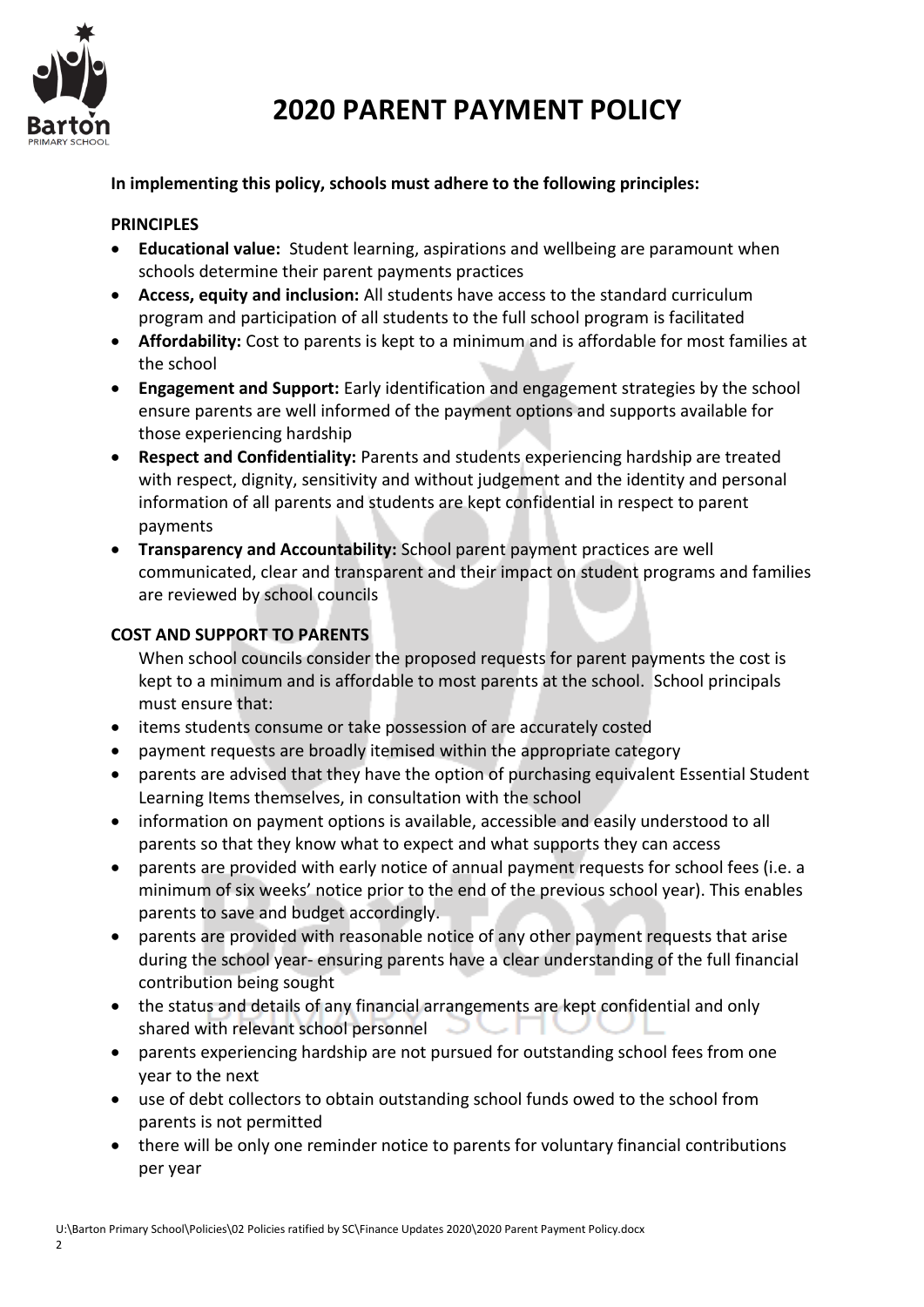

 Invoices/statements for unpaid essential or optional items accepted by parents are not generated more than monthly or according to the parent payment arrangement with the school.

#### **SUPPORT FOR FAMILIES**

- Families may experience financial difficulties and may be unable to meet the full or part payments requested. Principals and school councils exercise sensitivity to the differing financial circumstances of students and their families when considering parent payment fees. There are a range of support options available to support and assist parents. These can be accessed through **["Cost support for families."](http://www.education.vic.gov.au/Documents/school/principals/spag/management/PP_Costsupportforfamilies.docx)**
- Consideration to hardship arrangements in respect to payment requests is provided to families experiencing long term hardship or short term crisis on a confidential, case by case basis. All schools have written hardship arrangements that include a proactive approach to providing support for parents experiencing financial difficulty.
- All parents are provided the name and contact details of a nominated parent payment contact person at the school who they can discuss payment arrangements with.

#### **ENGAGING WITH PARENTS**

 In respect to each school's development of its parent payments, school councils will engage in effective communication with the school community and have strategies in place to ensure they are aware of and understand the needs and views of parents.

#### **REVIEW OF POLICY IMPLEMENTATION**

- Schools will monitor the effectiveness and impact of the implementation of this policy at least annually as part of its ongoing improvement and report back to the school community.
- The full Parent Payment Policy is available from the Department's **[School Policy and](http://www.education.vic.gov.au/school/principals/spag/management/pages/parentpayments.aspx)  [Advisory Guide.](http://www.education.vic.gov.au/school/principals/spag/management/pages/parentpayments.aspx)**

# avato PRIMARY SCHOC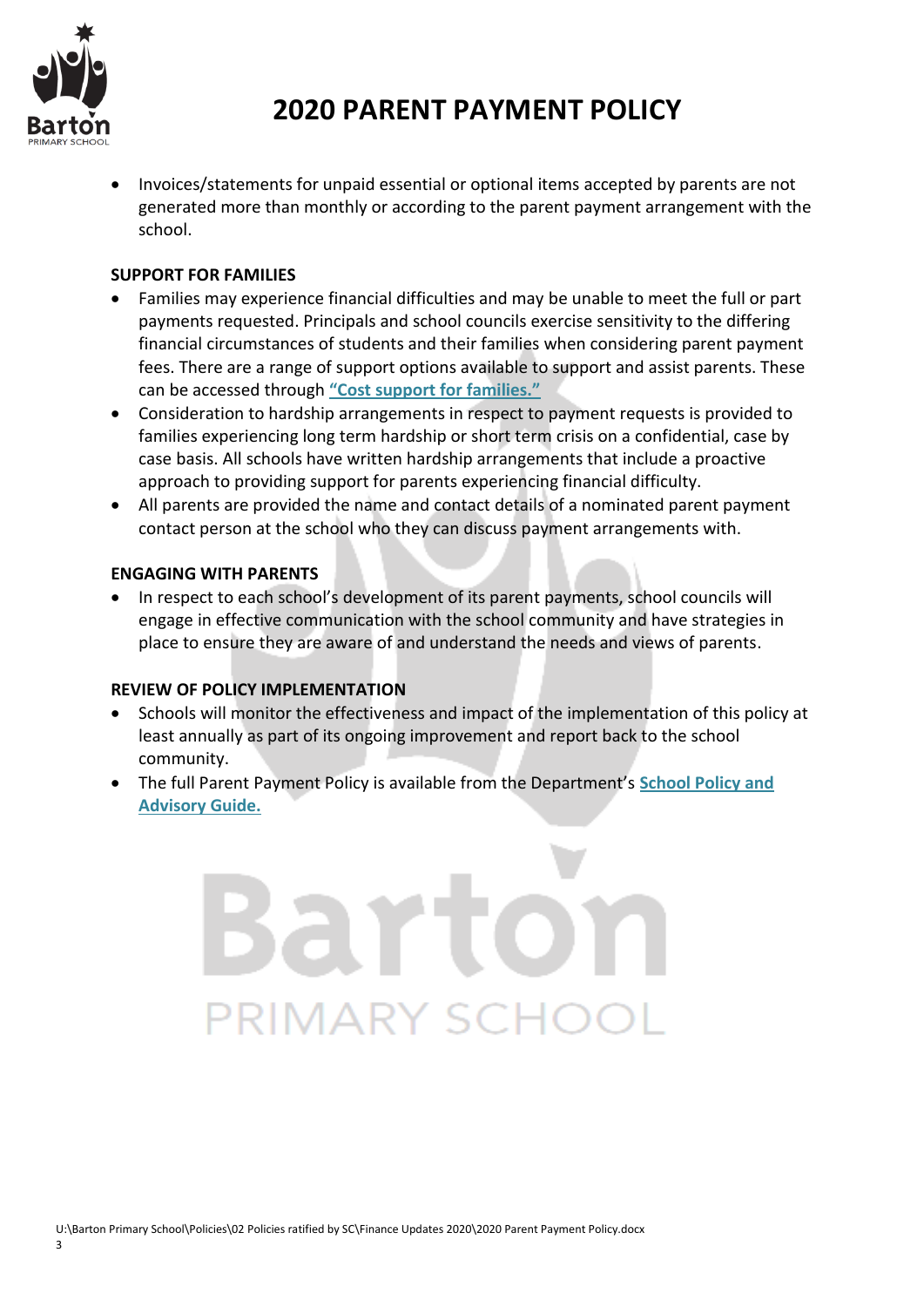

# **Understanding Parent Payment Categories**

#### **Schools**

#### **What does the legislation say?**

The Education and Training Reform Act (2006) provides for free instruction in the standard curriculum program to all students in government schools. The Act also empowers school councils to charge fees to parents for goods and services provided by the school to a child.

#### **What do schools pay for as part of 'free instruction'?**



Free instruction is the teaching staff, administration and the provision of facilities in connection with the instruction of the standard curriculum program, including reasonable adjustments for students with In the Act, a 'Parent' includes a guardian and every person who has parental responsibility for a child including parental<br>responsibility under the Commonwealth Family Law Act 1975 and any person with whom a child normally

The standard curriculum for Years F-10 means implementation of the Victorian Curriculum F-10.

The standard curriculum for senior secondary schools means a program that enables a student to be awarded a VCE or VCAL qualification.

Educational Value | Access, Equity & Inclusion | Affordability Engagement & Support <sup>|</sup> Respect & Confidentiality <sup>|</sup> Transparency & Accountability **What principles govern parent payment practice?**

#### **Parents What may parents be asked to pay for?**

#### Schools can request payment for **Essential Student Learning Items**

These are items, activities or services that the school deems **essential** to student learning of the standard curriculum.



**Contributions** for

 $U\colon\mathbb{R}^2\to\mathbb{R}^2$  Policies ratified by SC $\mathbb{R}^2$  Policy. Doctor  $\mathbb{R}^2$ 

Schools can request payment for **Optional Items**

These are items, activities or services that are **optional** and are offered in addition to the standard curriculum.

- such as equipment, materials, services.
-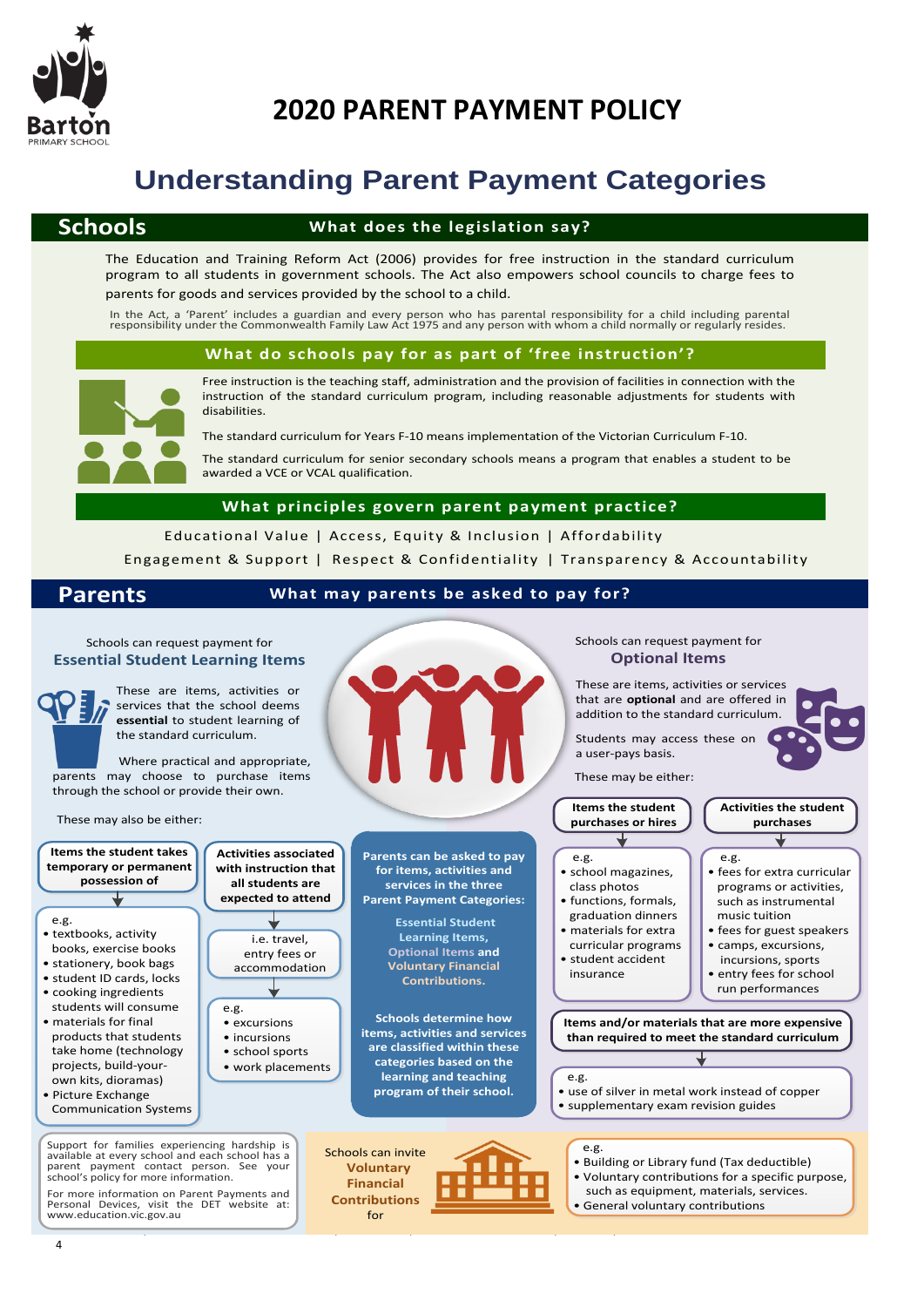

#### **PARENT PAYMENT CHARGES**

- Payment for Essential Education Items covers the individual stationery needs of each child; the purchase of bulk items. It also covers access to the following on line programs all of which support and enrich our curriculum implementation:
	- o Mathletics
	- o Reading Eggs
	- o Kluwell My Home Reading

Payment also ensures we can have the most up-to-date notebook computers and iPads for use by the students.

- Excursions (all grade levels) and camps are Optional Items and paid for separately during the year.
- Voluntary contributions allow us to provide extra resources needed to enhance our basic curriculum eg Library resources.

### **PAYMENT ARRANGEMENTS AND METHODS**

 Booklist information for the following year is sent home in November each year. Payment is requested before the end of the previous school year or prior to enrolment, but an instalment payment plan is available upon request by contacting the Principal. Payment may be made by Cash, or Credit card or Direct deposit. We accept Visa and Mastercard and also have Eftpos facilities.

#### **FAMILY SUPPORT OPTIONS**

- The Camps, Sports and Excursions Fund is available to families on Health Care Cards or Pension Cards. This is advertised widely to our school community at the start of the school year.
- State Schools' Relief provides uniform assistance where applicable through the Principal.
- Liaison will take place with other local community support organisations as required.

#### **CONSIDERATION OF HARDSHIP**

 Support will be provided in all cases of hardship by contacting the Principal. Communication to take place in person to discuss any financial difficulties.

#### **COMMUNICATION WITH FAMILIES**

- The Parent Payment Policy will be placed on the School's website.
- Parents are invited to raise issues and make general enquiries about the Parent Payment Policy to the Principal.<br> $\overline{\mathsf{PRIMARY}$  SCHOOL